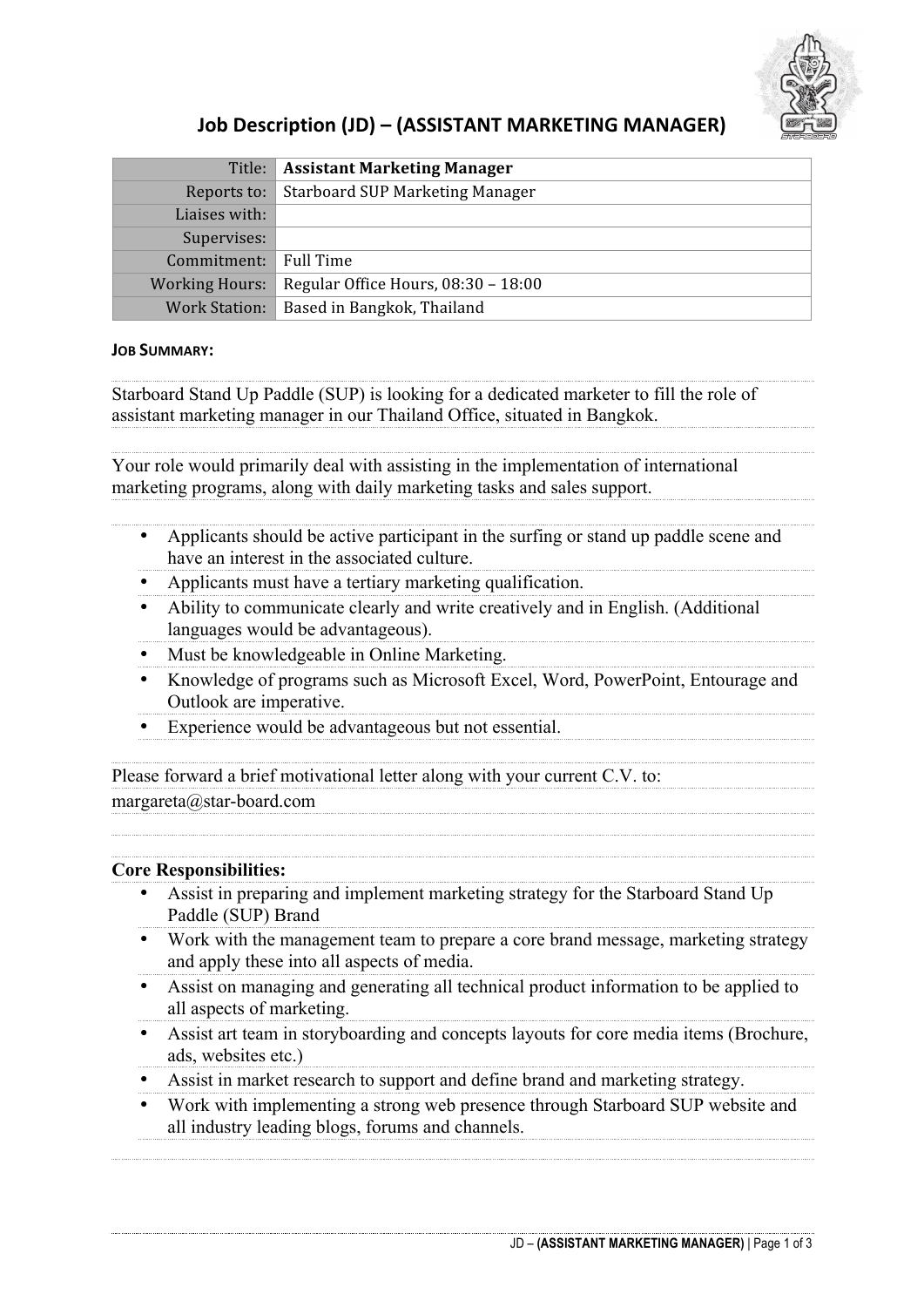## **Printed Media**

| Assist in regular contact with all major industry magazines to supply any required<br>promotional material.                                                                                 |
|---------------------------------------------------------------------------------------------------------------------------------------------------------------------------------------------|
| Assist in all aspects of printed media working with the art team and product<br>department to make material available to the distributors and directly to the media,<br>this would include: |
| <b>Brochures and Mini Brochures</b><br>$1_{-}$                                                                                                                                              |
| Press advertising<br>2.                                                                                                                                                                     |
| Press releases<br>3.                                                                                                                                                                        |
| 4. Posters                                                                                                                                                                                  |
| 5. Photo and product CD's                                                                                                                                                                   |
| Digital media                                                                                                                                                                               |
| Manage and maintain the Starboard SUP Website and prepare daily updates                                                                                                                     |
| Manage the Starboard SUP weekly email newsletter                                                                                                                                            |
| Make regular contact with all major industry digital media sources to supply any<br>required promotional material                                                                           |
| Evaluate and prepare various forms of digital media when required                                                                                                                           |
| <b>Promotional material</b>                                                                                                                                                                 |
| Assist in preparing a range of promotional material to offer to the distribution network                                                                                                    |
| <b>Team Program</b>                                                                                                                                                                         |
| Assist on all planning and details for photo and video shoots to be used in all aspects<br>of marketing                                                                                     |
| Work together with the management team to prepare rider contracts for each financial<br>year                                                                                                |
| Review all team rider plans for each year and monitor performance                                                                                                                           |
| Review and monitor team rider budget and equipment allowance including arranging<br>equipment for riders where required                                                                     |
| <b>Sales Information and product training</b>                                                                                                                                               |
| Assist in managing all resources to prepare sales information and product training<br>such as:                                                                                              |
| 1. Dealer Manuals                                                                                                                                                                           |
| 2. Demonstrations                                                                                                                                                                           |
| 3. Distributor Meeting                                                                                                                                                                      |
| 4. Trade Shows                                                                                                                                                                              |
| <b>Point of sale</b>                                                                                                                                                                        |
|                                                                                                                                                                                             |
|                                                                                                                                                                                             |